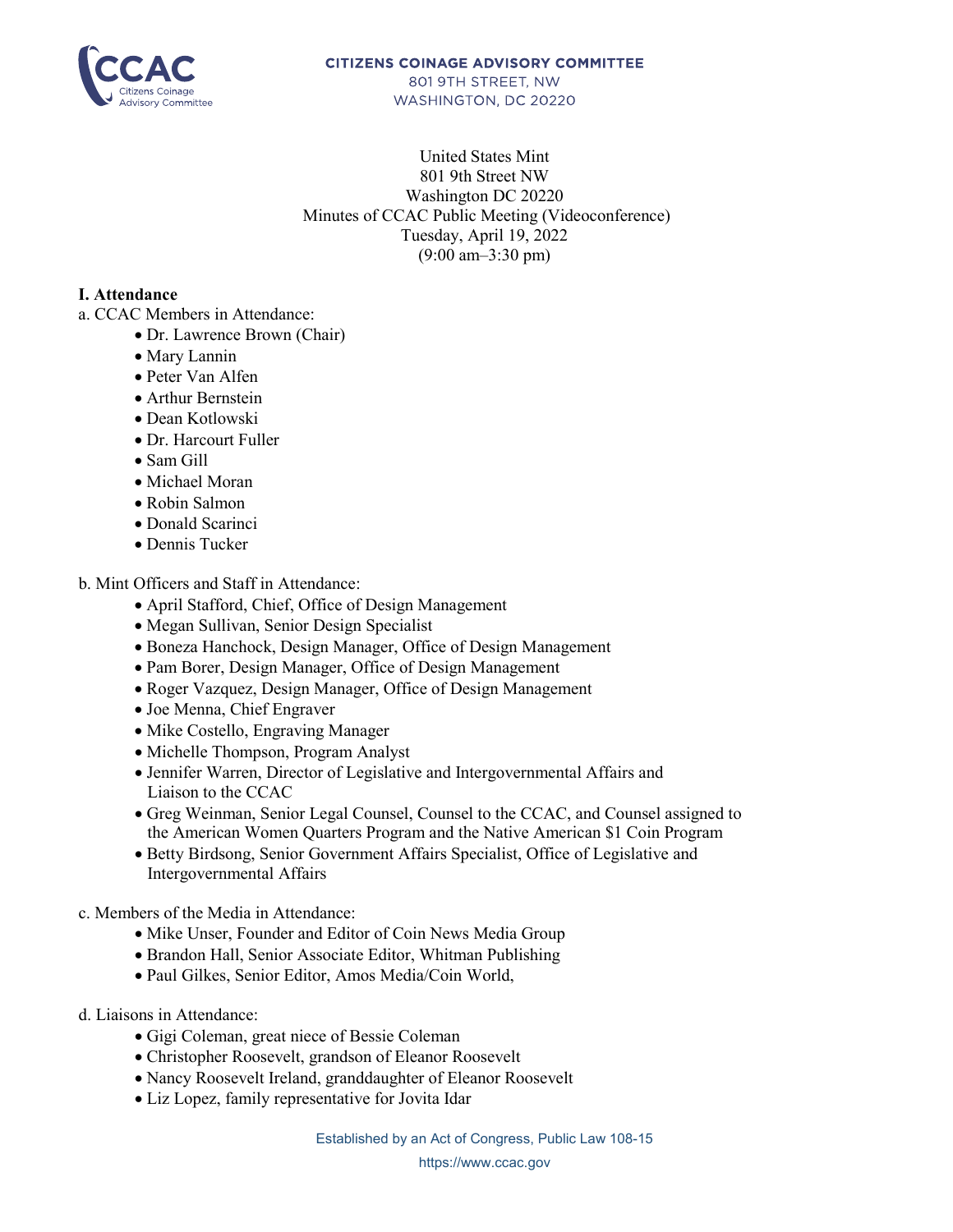- Martha Aki, family representative for Jovita Idar
- Huihui Kanahele-Mossman, granddaughter of Edith Kanakaʻole and Executive Director of the Edith Kanakaʻole Foundation
- Elise Paschen, daughter of Maria Tallchief

## **II. Minutes**

- 1. Chair Dr. Lawrence Brown called the meeting to order at 9:00 am, took roll call of the 11 members, and determined that the quorum was met. Media attendance and the attendance of Mint staff and officers was recognized.
- 2. The minutes and the letters to the Secretary from the Committee's February 15, 2022, meetings were unanimously approved via a motion from Peter van Alfen, seconded by Arthur Bernstein.
- 3. Chair Brown shared that this meeting occurred during National Coin Week 2022, celebrated this year from April 17 to April 23. This annual celebration began with a Presidential Proclamation on April 21, 1974. This year the theme is "Dynamic Designs, Artistic Masterpieces."
- 4. The Mint presented reverse candidate designs for the 2023 American Women Quarters honoring Bessie Coleman, Eleanor Roosevelt, Jovita Idar, Edith Kanaka'ole, and Maria Tallchief.
- 5. Before presenting the reverse candidate designs, Ms. April Stafford, Chief of the Mint's Office of Design Management, recapped Public Law 116-330, the Circulating Collectible Coin Redesign Act of 2020, which requires the Secretary of the Treasury to issue up to five quarter dollars each year emblematic of prominent American women beginning 2022 and continuing through 2025. The women to be featured on these quarters are selected in accordance with a process approved by the Secretary of the Treasury, which includes consultation with the Smithsonian's American Women's History Initiative, the National Women's History Museum, and the Bipartisan Women's Caucus. The obverse of the American Women Quarters will to feature Laura Gardin Fraser's profile of George Washington throughout the Program.
- 6. The Mint presented nine reverse candidate designs for Bessie Coleman, which all included Ms. Colman's Curtiss JN "Jenny" airplane. Ms. Coleman was a pilot, advocate, and pioneer, who flew to great heights as the first African American and first Native American woman pilot, as well as the first African American to earn an international pilot's license. "Brave Bessie," as Ms. Coleman was sometimes called, was able to defy the odds and become an aviator. Her tenacious drive and fearless personality helped pave the way for future generations of aviators. After being refused admission into every US flying school that she approached, Coleman learned French and saved enough money to attend flight school in France, where she was the only student of color in her class. After earning her international pilot's license, Coleman returned to the United States and performed in countless air shows.
- 7. Ms. Gigi Coleman, great niece of Bessie Coleman, joined the meeting and added that Bessie was the first Black woman to receive her international pilot license in 1921, a fact she believed was not in the history books. She noted that Bessie died in April 1926 at the age of 34, before she was able to open her aviation school.
- 8. After this discussion, Mr. Mike Costello and Mr. Joseph Menna were asked if any technical considerations were warranted and they assured the Committee that all designs were able to be produced.
- 9. With this background, the Committee discussed the reverse candidate designs, recommending design BC-R-04A, which received 30 out of a possible 33 points. This design is noteworthy for the inclusion of the inscription "8.15.1921", which is the date Ms. Coleman received her pilot's license. Ms. Coleman's family also preferred this design.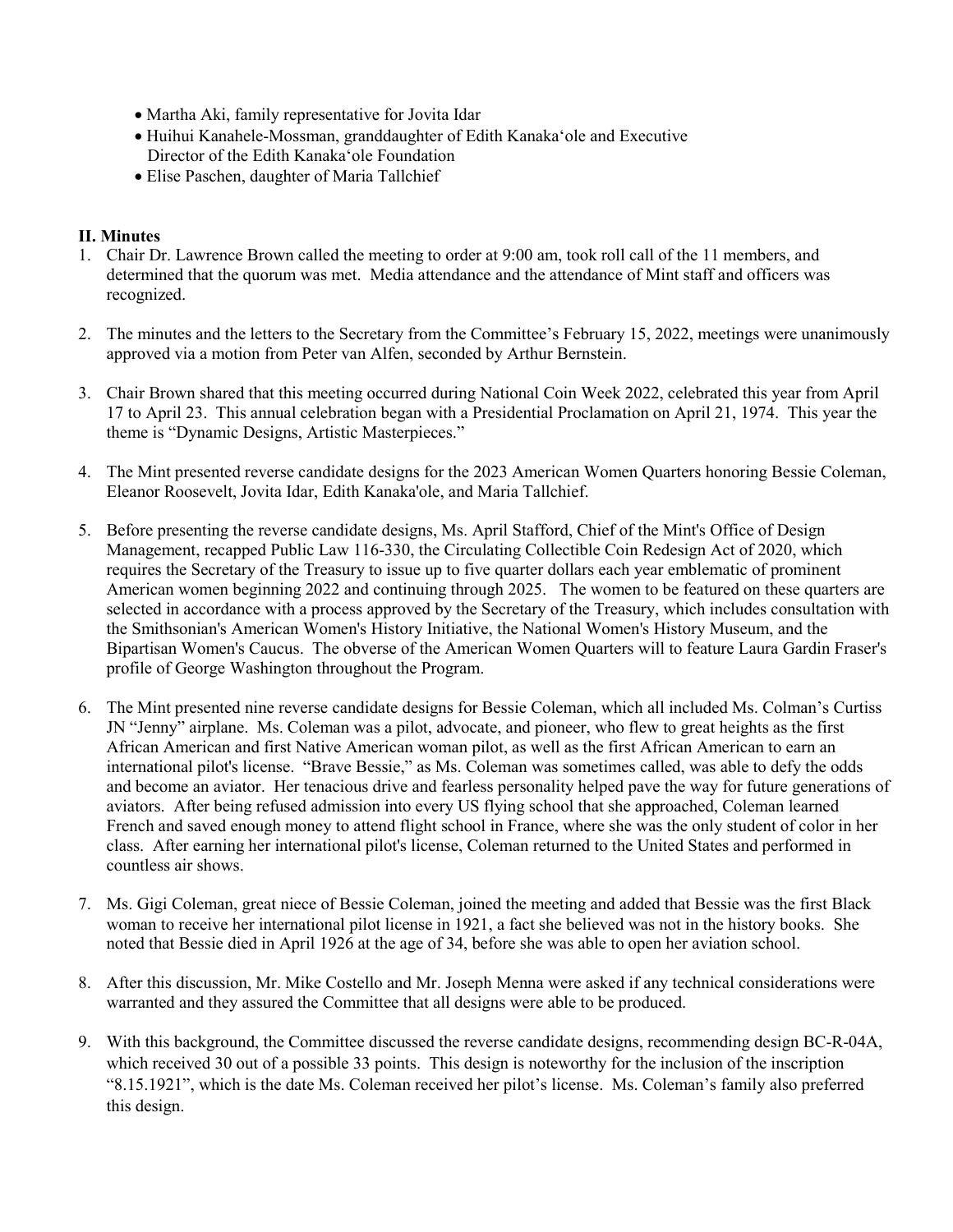| Design      | Score (33 pts maximum)  |
|-------------|-------------------------|
| $BC-R-01$   | 5                       |
| $BC-R-02$   | 6                       |
| $BC-R-03$   | 6                       |
| $BC-R-04$   | 8                       |
| $BC-R-04A$  | 30 (recommended design) |
| $BC-R-0.5$  | 20                      |
| $BC-R-0.5A$ | 8                       |
| $BC-R-06$   | 10                      |
| $BC-R-06A$  | 7                       |

- 10. The Mint next presented four reverse candidate designs honoring Eleanor Roosevelt, the well-known first lady, author, reformer, and leader. Appointed by President Truman to the United Nations General Assembly, Ms. Roosevelt served as a chairperson of the Human Rights Commission, oversaw the creation of the Universal Declaration of Human Rights, and advocated diligently for the civil liberties and needs of the poor, minorities, and the disadvantaged. Ms. Roosevelt had a myriad of accomplishments, including her syndicated column My Day that ran from 1935 to 1962 and the leadership role she played in promoting humanitarian efforts continue to inspire and motivate today. All of the candidate designs included Ms. Roosevelt's depiction and commemorated her work, specifically with Universal Declaration of Human Rights.
- 11. Mr. Christopher Roosevelt and Ms. Nancy Roosevelt Ireland, grandchildren of Eleanor Roosevelt, shared memories of their grandmother and engaged in a robust discussion with the Committee on the designs.
- 12. Mr. Mike Costello and Mr. Joseph Menna assured the Committee that all designs were able to be produced.
- 13. The Committee then unanimously recommended design ER-R-02A, in concurrence with the recommendation of the family. This design depicts the scales of justice against a backdrop representing the globe which symbolizes Ms. Roosevelt's her work on the Universal Declaration of Human Rights. The design received the 33 points which is the maximum points allowed.

| Design          | Score (33 pts maximum)  |
|-----------------|-------------------------|
| $ER-R-01$       |                         |
| $ER-R-01A$      | 3                       |
| <b>ER-R-02A</b> | 33 (recommended design) |
| $ER-R-06$       |                         |

- 14. The Mint presented twelve reverse candidate designs for Jovita Idar, a Mexican American journalist, activist, teacher, and suffragist who devoted her life to fighting against segregation and injustice. Ms. Idar's ideas and practices were ahead of her time, and she made it her mission to pursue civil rights for Mexican Americans, as she believed that education was the foundation for a better future.
- 15. Mr. Mike Costello and Mr. Joseph Menna assured the Committee all designs were able to be produced.
- 16. Ms. Liz Lopez and Ms. Martha Aki, family representatives for Jovita Idar, joined the meeting and shared their gratitude for this honor.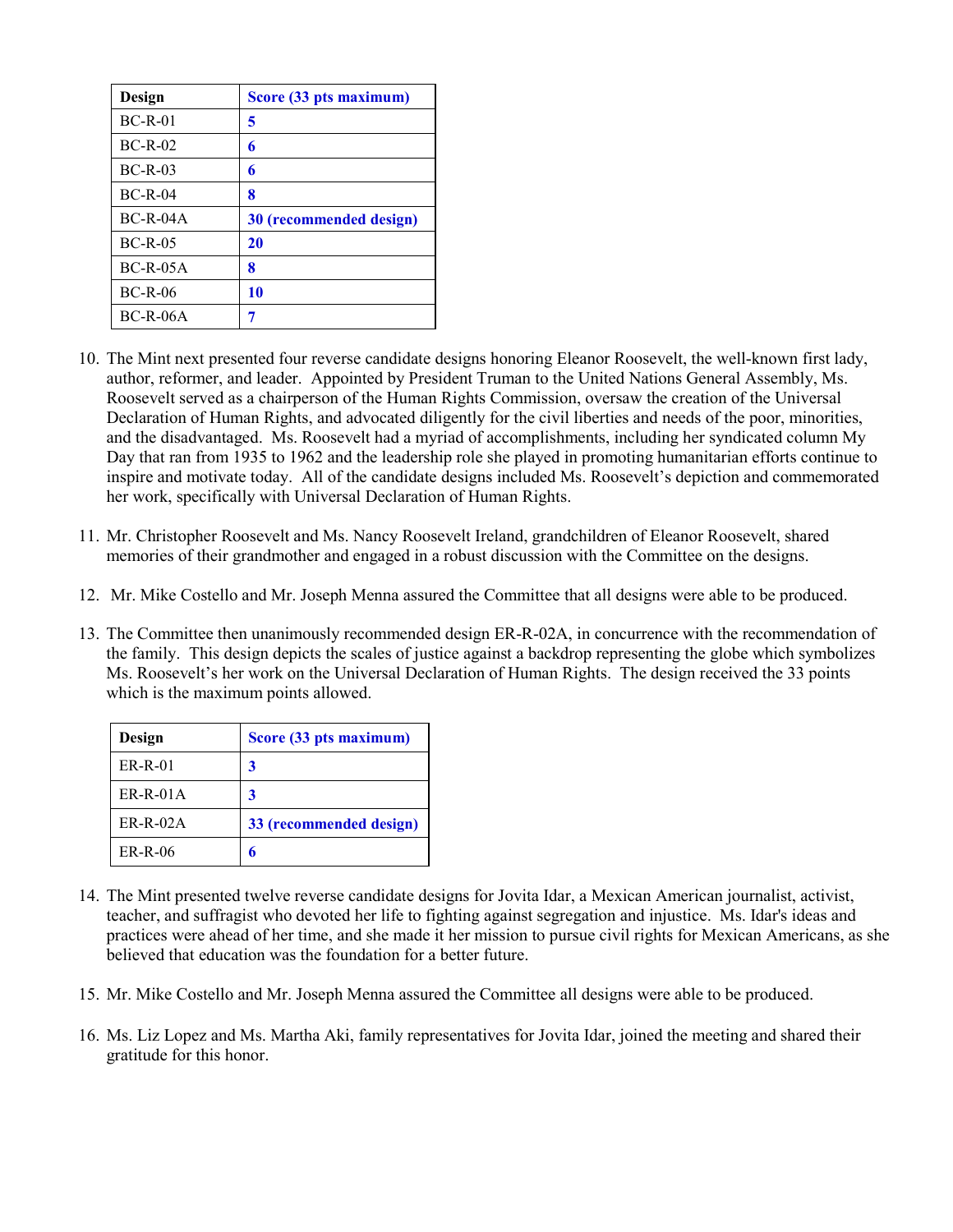17. Following this robust discussion, the Committee recommended design, JI-R-08, which depicts Ms. Idar with her hands clasped. Within the body, there is text that represents the newspapers for which she wrote and the great accomplishments in her life along with required inscriptions. This design received 26 points out of a possible 33.

| Design     | Score (33 pts maximum)  |
|------------|-------------------------|
| $JI-R-01$  | 16                      |
| $JI-R-02$  | 15                      |
| $JI-R-04$  | 3                       |
| $JI-R-0.5$ | 5                       |
| $JI-R-06$  | 4                       |
| $JI-R-06A$ | 5                       |
| $JI-R-07$  | 7                       |
| $JI-R-08$  | 26 (recommended design) |
| $JI-R-08A$ | 8                       |
| $JI-R-09$  | 3                       |
| $JI-R-10$  | 4                       |
| $JI-R-11$  | 4                       |

- 18. After this recommendation, Chairman Brown invited a motion to recess for lunch--made by Art Bernstein and seconded by Peter van Alfen--the Committee recessed for lunch at 12:09 pm.
- 19. Chairman Brown called the public meeting back to order at 1 pm, and after the roll was called he determined that all 11 Committee members were attendance.
- 20. The Mint presented the eight reverse candidate designs under consideration for Ms. Edith Kanakaʻole, who was a famous Indigenous Hawaiian composer, chanter, dancer, teacher, and entertainer. Her moʻolelo, or stories, served to rescue aspects of Hawaiian history, customs, and traditions. All of the designs depicted elements of Ms. Kanaka'ole's native Hawaiian landscape. Mr. Mike Costello and Joseph Menna confirmed that all designs were able to be produced.
- 21. Ms. Huihui Kanahele-Mossman, granddaughter of Edith Kanakaʻole, joined the Committee and shared her thoughts about her grandmother's contributions.
- 22. With this information, the Committee discussed the reverse candidate designs and recommended design EK-R-01, which received 33 points out of the maximum 33 points allowed. This design portrays Edith Kanaka'ole with her hair and lei po'o morphing into a Hawaiian landscape illustrating the integration of Kanaka'ole's work with the preservation of the land and culture. The additional inscription translates as granting the wisdom.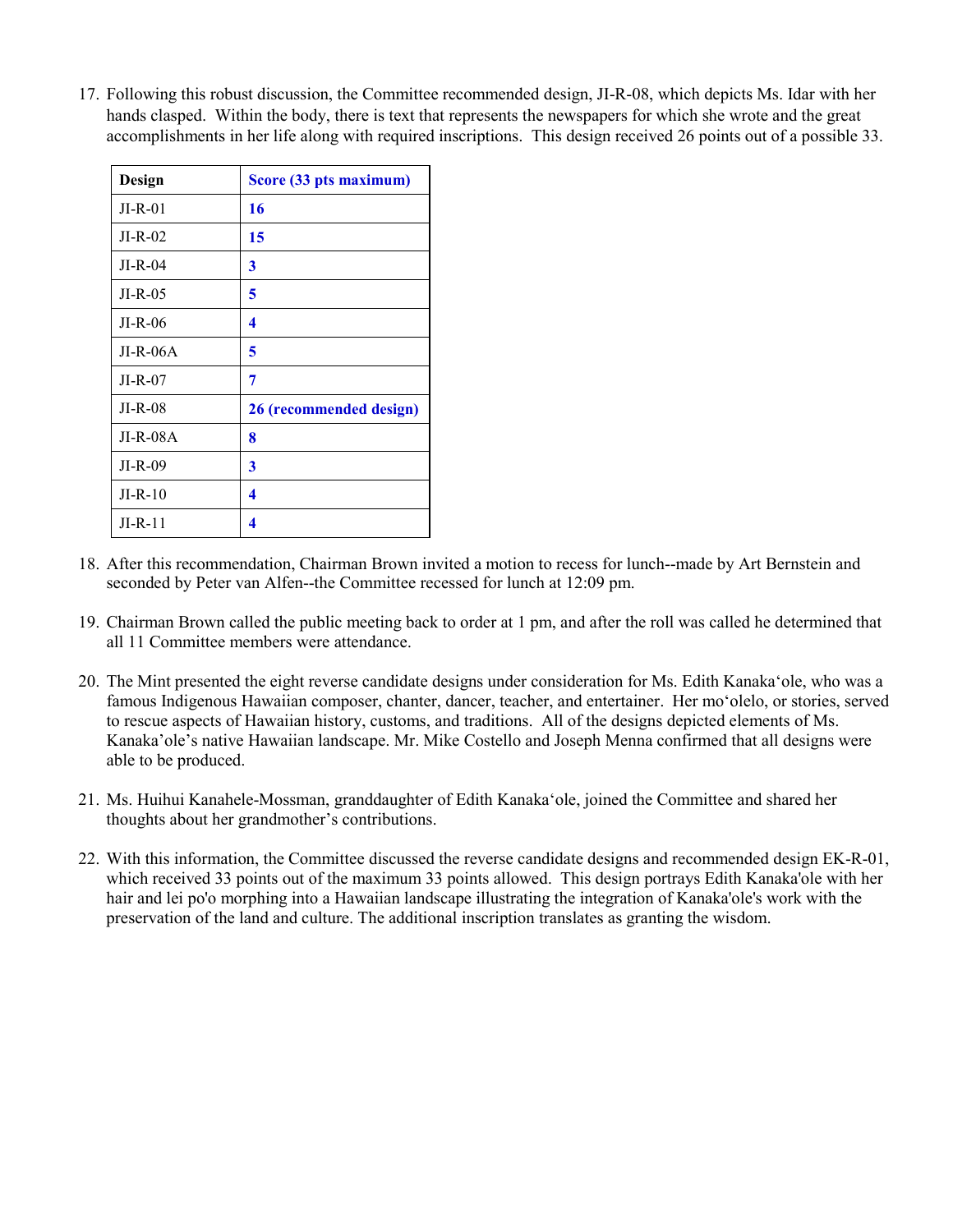| Design      | Score (33 pts maximum)  |
|-------------|-------------------------|
| $EK-R-01$   | 33 (recommended design) |
| $EK-R-01A$  | 20                      |
| $EK-R-02$   | 5                       |
| $EK-R-03$   | 9                       |
| $EK-R-0.3A$ | 10                      |
| $EK-R-04$   | 7                       |
| $EK-R-0.5$  | 5                       |
| $EK-R-0.5A$ | 5                       |

- 23. On a motion by Dennis Tucker and second by Peter van Alfen, the Committee voted unanimously to recommend that the Mint to reduce the size of the cent sign in reverse EK-R-01.
- 24. The last portfolio for the American Women's Quarter Program honors Maria Tallchief, who was widely considered the first American prima ballerina. Tallchief broke barriers as a Native American ballerina, exhibiting strength and resilience both on and off the stage. Her resilience and confidence led to her many prestigious roles, including her signature role in Stravinsky's Firebird and her best-known role as the Sugar Plum Fairy in the Nutcracker. Tallchief became the first American to dance with the Paris Opera Ballet.
- 25. The Mint presented the seven reverse candidate designs, all of which included Tallchief in balletic pose. Mr. Mike Costello and Mr. Joseph Menna assured the Committee that all designs were able to be produced.
- 26. The Committee was joined by Ms. Elise Paschen, daughter of Ms. Tallchief. Ms. Paschen expressed her appreciation of the honor received by her mother.
- 27. Following a discussion of the reverse candidate designs, the Committee recommended design MTQ-R-04, which received 30 out of a possible 33 points. This design was also favored by Ms. Paschen.

| Design    | Score (33 pts maximum)  |
|-----------|-------------------------|
| MTQ-R-01  | 8                       |
| MTQ-R-01A | 7                       |
| MTQ-R-02  | 5                       |
| MTQ-R-03  | 19                      |
| MTQ-R-03A | 3                       |
| MTQ-R-04  | 30 (recommended design) |
| MTO-R-05  | 4                       |

28. The final portfolio presented to the Committee were the reverse candidate designs for the 2023 Native American \$1 Coin. Ms. Stafford provided background information noting that the Native American Dollar Coin Act (*Public Law 110-82*), requires the Secretary of the Treasury to annually mint and issue new dollar coins with reverse designs celebrating the important contributions made by Indian tribes and individual Native Americans to the development of the United States and the history of the United States. The 2023 Native American \$1 coin theme is Maria Tallchief, American Indians in Ballet.